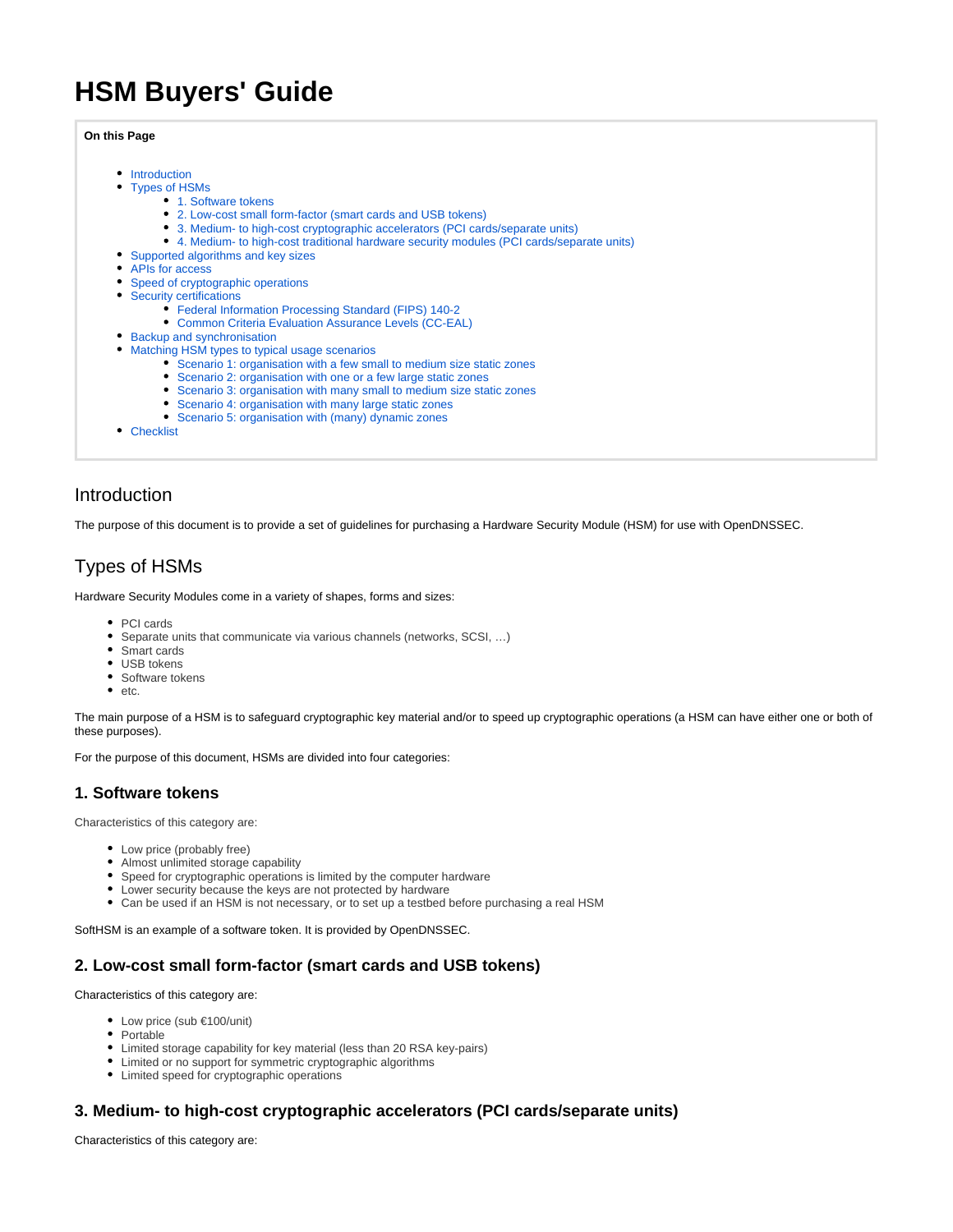- Medium to high price (€2500 €30000 per unit)
- Fixed location
- Emphasis is on acceleration of cryptographic operations not on key storage (typical product names: "SSL accelerator" or "Crypto accelerator", etc.)
- High speed cryptographic operations both symmetric as well as asymmetric

## <span id="page-1-0"></span>**4. Medium- to high-cost traditional hardware security modules (PCI cards/separate units)**

Characteristics of this category are:

- Medium to high price ( $\text{\ensuremath{\in}} 2500 \text{\ensuremath{\in}} 30000$  per unit)
- Fixed location
- Large storage capability for key material (thousands of RSA keys or more)
- Cryptographic acceleration

Of these four types of HSMs, three types are suitable for use with OpenDNSSEC (types 1, 2, and 4). Type 3 HSMs (cryptographic accelerators) are less suited for use with OpenDNSSEC because they do not always provide the means to securely and efficiently store cryptographic key material.

# <span id="page-1-1"></span>Supported algorithms and key sizes

Most HSMs support both RSA as well as DSA key generation and signing. RSA is recommended for use with OpenDNSSEC. The RSA support should at least comply with the following guidelines:

- On-board key generation and key storage must be supported
- The minimum key size should be 1024 bits or less
- The maximum key size should be at least 2048 bits or more

DSA is not recommended for use with DNSSEC in general for the following reasons:

- The maximum key size is limited to 1024 bits
- Validation of DSA signatures requires significantly more processing than validation of RSA signatures, thus imposing additional load on validating resolvers.

# <span id="page-1-2"></span>APIs for access

Most HSMs will support one or more of the following APIs for access to their cryptographic functionality:

- $\bullet$  PKCS #11
- This is an open standard from RSA laboratories. It is also known as "Cryptoki". OpenSSL engine
- This is not really a standard, but more of a plug-in for the OpenSSL library.
- **Microsoft CryptoAPI** This is a closed standard that is only used on Windows systems.

To be interoperable with OpenDNSSEC a HSM must support the PKCS #11 API. The minimum supported version of the PKCS #11 API is version 2.11. A compliancy tool will be made available that tests whether the PKCS #11 module supplied with a HSM is compatible with OpenDNSSEC.

# <span id="page-1-3"></span>Speed of cryptographic operations

When comparing HSMs in order to decide which one to purchase it is useful to compare the speed of cryptographic operations. There are two important benchmarks to look for:

- Signing speed for RSA
- This is usually measured in 1024-bit signing operations with public exponent 3 or 65537 per second.
- Key generation speed for RSA
	- This is usually the average key generation time for 1024-bit and 2048-bit keys measured in seconds.

In general, separate unit HSMs and PCI cards will outperform smart cards and USB tokens by a large factor.

# <span id="page-1-4"></span>Security certifications

It is common for HSM manufacturers to have the security of their devices evaluated by a third party auditor. These audits are usually performed against internationally recognised standards for security evaluation. The two most important standards are:

## <span id="page-1-5"></span>**Federal Information Processing Standard (FIPS) 140-2**

This standard is maintained by the National Institute of Standards and Technology (NIST) which is a United States governmental body. The FIPS 140-2 standard recognises four levels to which a module can be evaluated (for a more detailed description see [FIPS 140-2](http://en.wikipedia.org/wiki/FIPS_140-2)):

- Level 1 the lowest level; basic security requirements are specified
- Level 2 includes requirements for tamper evidence, user authentication
- Level 3 includes requirements for tamper detection/resistance, data zeroisation, splitting user roles
- Level 4 the highest level; penetration of the module has a very high probability of being detected, has requirements on environmental protection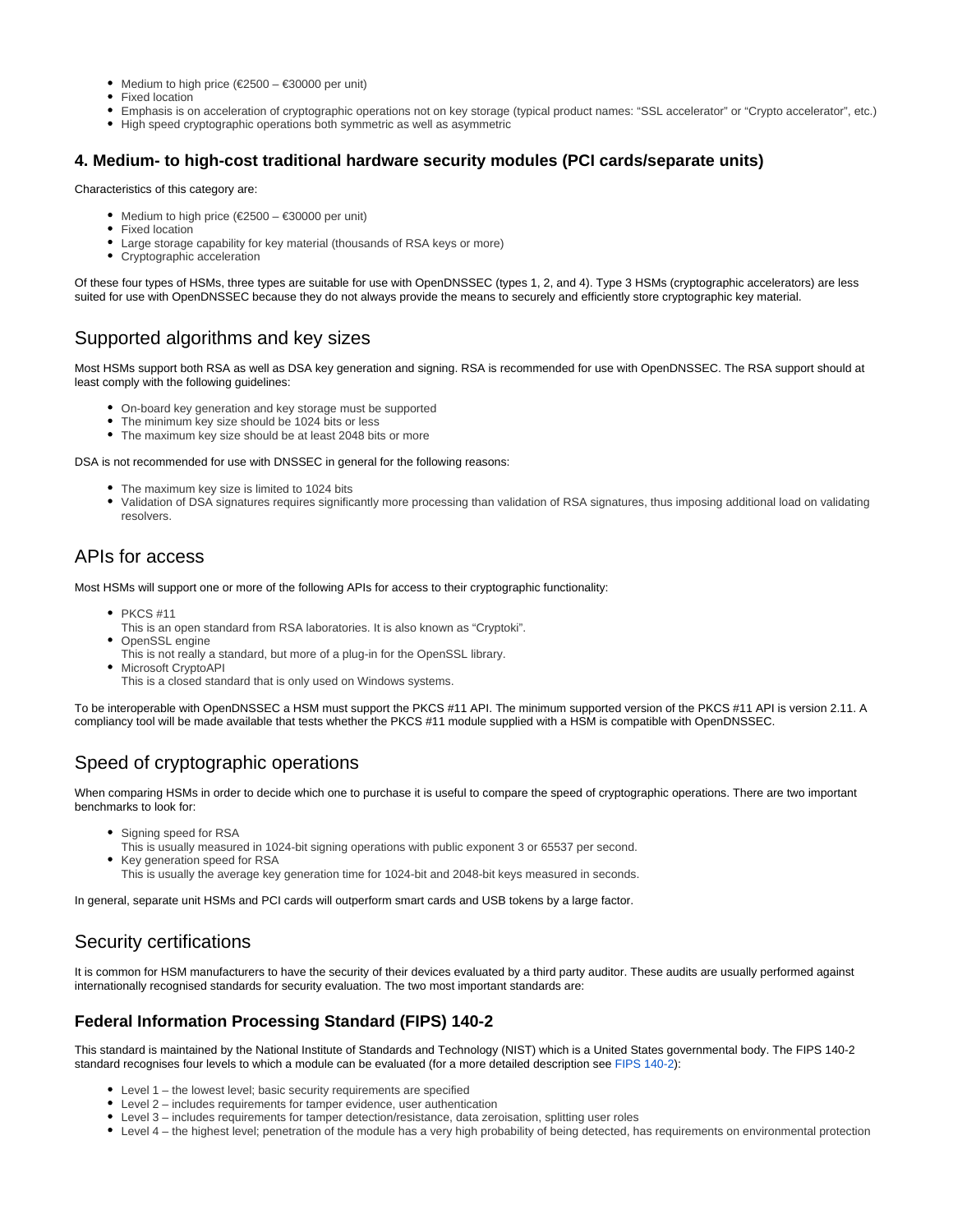For use with OpenDNSSEC, a HSM that has at least a FIPS 140-2 level 2 certification is recommended. Note that operating a HSM in FIPS 140-2 level 3 or higher mode may impose restrictions on on-board key generation through the PKCS #11 API that may be incompatible with OpenDNSSEC.

## <span id="page-2-0"></span>**Common Criteria Evaluation Assurance Levels (CC-EAL)**

The Common Criteria are an internationally recognised set of standards for evaluating security hardware and software. It is a highly regulated process with the following characteristics:

- The product or system under evaluation is referred to as the "Target of Evaluation" or TOE for short
- The TOE is evaluated against a Protection Profile (PP); a profile defined by a user or user community, examples of which include the Secure Signature Creation Device (SSCD) which is one of the bases of the European Digital Signature Directive
- The evaluation is performed on the basis of a so-called "Security Target" (ST) which is a detailed document describing the security functions of the TOE and refers to the PP

When a product has been evaluated the depth of and confidence in the evaluation is expressed as an Evaluation Assurance Level (EAL) ranging from 1 to 7 where 1 is the lowest and 7 the highest qualification.

If a HSM that is to be used with OpenDNSSEC has been evaluated according to Common Criteria it is recommended that the EAL is at least 4 or up.

**Please note:** a Common Criteria certification only has value if the Protection Profile is strict enough. Therefore, a Common Criteria certification can only really be trusted if the Protection Profile that was used for the evaluation is checked (this is very difficult for outsiders). Within the EU, the Protection Profile for Secure Signature Creation Devices (SSCD) (European standard CWA 14169) is a valuable profile for evaluation.

# <span id="page-2-1"></span>Backup and synchronisation

The key material used by OpenDNSSEC and stored in a HSM is extremely valuable as it guarantees the continued signed presence of a domain in the Domain Name System. It is therefore important to check the backup mechanisms supported by your HSMs.

Unfortunately, there are no specific standards for backing up key material in HSMs at the moment. Most manufacturers, however, will provide a [vendor specific] way for backing up key material. When evaluating a HSM product, attention should be paid to the security, ease of use and above all robustness of the backup method(s) provided by the HSM manufacturer.

A good example of a backup strategy is a HSM which maintains a key database (on disk) that is secured using (a) [set of] master key(s). These can be stored on smart cards that can be distributed among multiple security officers. An N out of M model can then be used to restore the master key(s) in a new HSM if a backup needs to be restored where at least N out of M security officers need to present their card to restore the master key(s). The new HSM can then access the key database stored on disk which could have been backed up using readily available backup tools.

# <span id="page-2-2"></span>Matching HSM types to typical usage scenarios

This section provides guidelines for the features to look for in an HSM given a specific usage scenario in combination with OpenDNSSEC

## <span id="page-2-3"></span>**Scenario 1: organisation with a few small to medium size static zones**

For this scenario a USB token or smart card should suffice to store the Key Signing Keys; Zone Signing Keys could be stored in a soft token that is protected using a key on the USB token or smart card.

## <span id="page-2-4"></span>**Scenario 2: organisation with one or a few large static zones**

For this scenario a USB token or smart card should suffice to store the Key Signing Keys; Zone Signing Keys could be stored in a soft token that is protected using a key on the USB token or smart card.

#### <span id="page-2-5"></span>**Scenario 3: organisation with many small to medium size static zones**

For this scenario a simple HSM should suffice. Both Key Signing Keys as well as Zone Signing Keys could be stored in the HSM. It is important to pay attention to the number of keys the HSM can store. This should be a large multiple of the number of zones.

## <span id="page-2-6"></span>**Scenario 4: organisation with many large static zones**

It is recommended to use a HSM in this scenario. Both Key Signing Keys as well as Zone Signing Keys could be stored in the HSM. It is important to pay attention to the number of keys the HSM can store. This should be a large multiple of the number of zones. In addition to this, key generation speed and signing speed are important parameters.

## <span id="page-2-7"></span>**Scenario 5: organisation with (many) dynamic zones**

It is recommended to use a HSM in this scenario. Both Key Signing Keys as well as Zone Signing Keys could be stored in the HSM. It is important to pay attention to the number of keys the HSM can store. This should be a large multiple of the number of zones. In addition to this, key generation speed and signing speed should both be very high.

# <span id="page-2-8"></span>**Checklist**